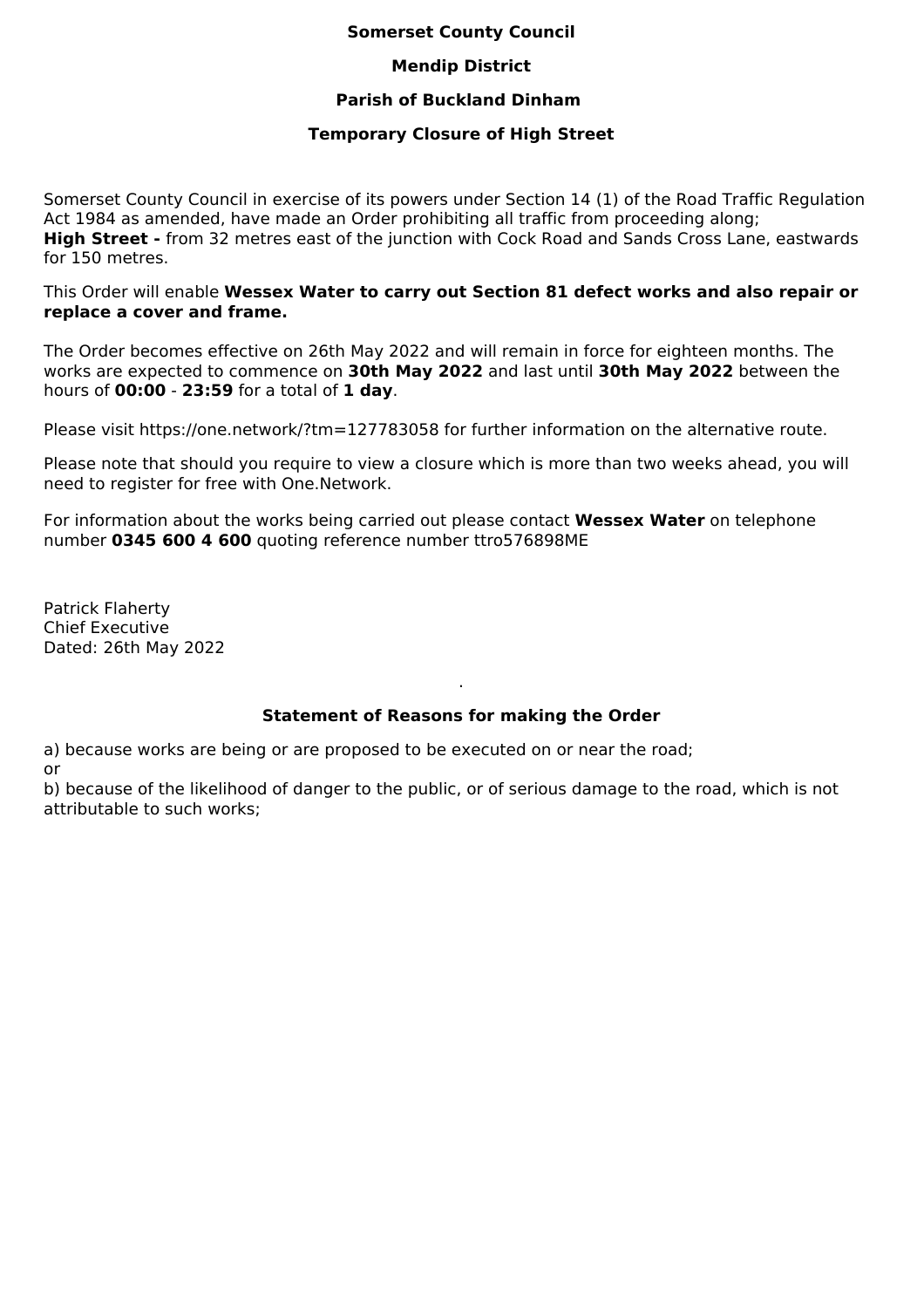#### $\mathcal{O}_\ell$ lown<br>hn 98 Stoney Littleton B37 **Farleigh Road Farm Shop** 367 е g Norton<br>St Philip Tellisford Tuckers Grave Inn & Campsite Foxcote  $\frac{1}{2}$ Faulkland Rode Mill b<sup>2</sup> ŝ, Rode Woolverton **A367** TY Hill Laverton  $\mathbf{e}^{\mathbf{c}}$ Hemington **Travelodge Beckington** Hardington Lullington Beckington White Rov Frome **Buckland Field Camping** Orchardleigh House Buckland<br>Dinham 83090 **Stand** Frome N Oldford **Brookover Farm** Hapsford HW Premier Inn Frome **Berkley** bster Selwood St Great Elm Frome Community /obster Civik Rd Omk Rd Mells Berkley Ro Cheese & Grain  $A_{3098}$ A3098 Egford Egford Hill Frome da Frome Superstore Reforablill Whatley Critchill<br>Manor Estate Lower  $436$ Whatley **Kone.networl** Chantry Google Keyboard shortcuts Map data @2022 500 m L Terms of Use Report a map L.

#### **High Street, Frome Red = Road Closure Purple = Diversion Route**